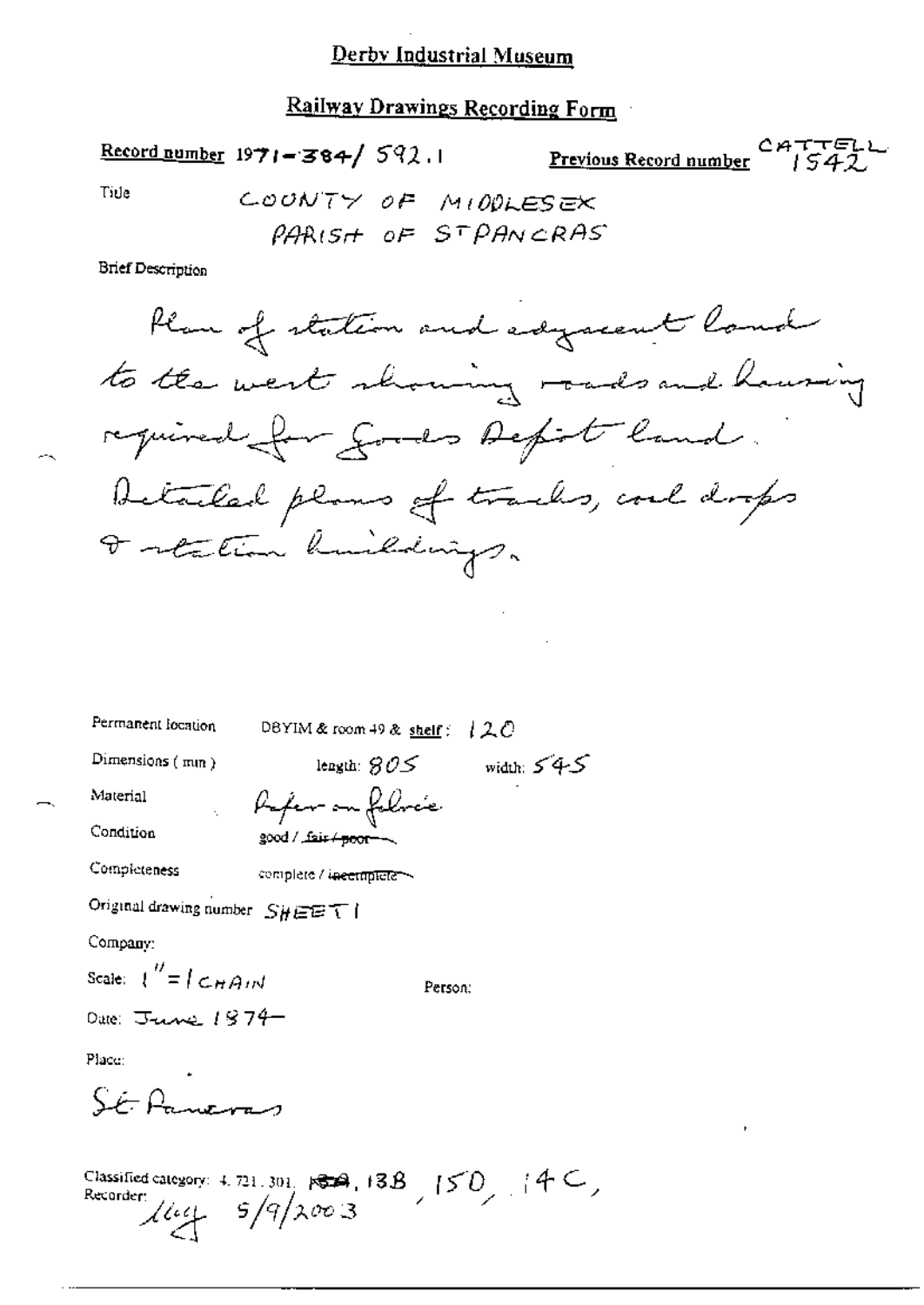$\frac{\text{Record number}}{1971 - 384}$  592.2 Previous Record number COUNTY OF MIDDLESEX Title PARISH OF ST PANCRAS **Brief Description**  $\hat{V}$  a  $\hat{V}$  and  $\hat{V}$  and  $\hat{V}$ Ωo

Permanent location DBYIM & room 49 & shelf: (2, C) Dimensions  $(mn)$ length:  $\mathcal{G} \cup \mathcal{O}$ width:  $550$ Material Peperom folice Condition good / fair / poor Completeness complete / incomplete Original drawing number  $S H^{\text{HET}} \sim 2L$   $\sim 10.3$ Company: Scale:  $\iota'' = \iota \circ \iota \circ \iota$ Person:

Date: January 1874

Place:

St. Feneren

Classified category: 4, 721, 301. [3A, 13B, 14B, 15B, 15C, 15D<br>Recorder:  $\ell \ell \ell \ell \leq 5/9/2$  603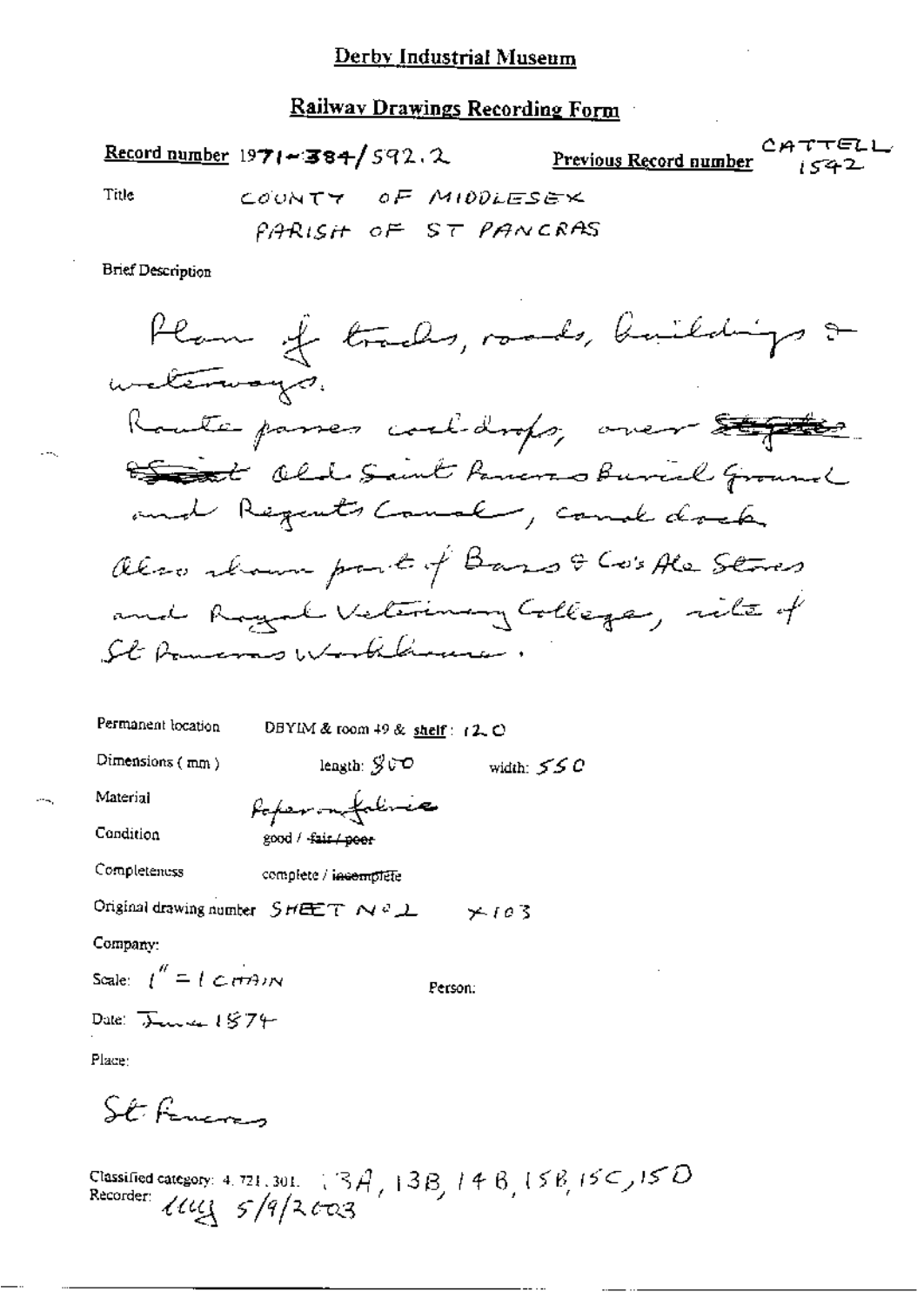Record number  $1971 - 384 / 592.3$ Previous Record number  $1542$ COUNTY OF MIDDLESEX Title PARISH OF ST PANCAAS

**Brief Description** 

Ham of tracks, roads, buildings & waltercourses. Route passes large fords Sled I sidings. Sidings across Regents Cavil in Bars Elis Store. Incline connecting MR uponto Northbounder Line (Renderwelste-Camden Tour) Numerous which on canal.

Permanent location DBYIM & room 49 & shelf:  $+2$  C length:  $\text{GUT}$  width:  $\text{GUT}$ Dimensions (mm) Material fafer on falres Condition good / fair / pour Completeness complete / meomplete Original drawing number  $5HETT$  Ne 3 Company. Scale:  $\int_0^{t_1} z^{-1}$  c,  $\theta$ Person: Date: June 1874 Place:

St Panem

Classified category: 4, 721, 301,  $\mathbb{C}$   $\mathbb{C}$   $_1$  + 3  $A$ , + 3  $C$   $>$  1  $5^7A$ ,  $15^7D$ Recorder  $let f 5/9/2003$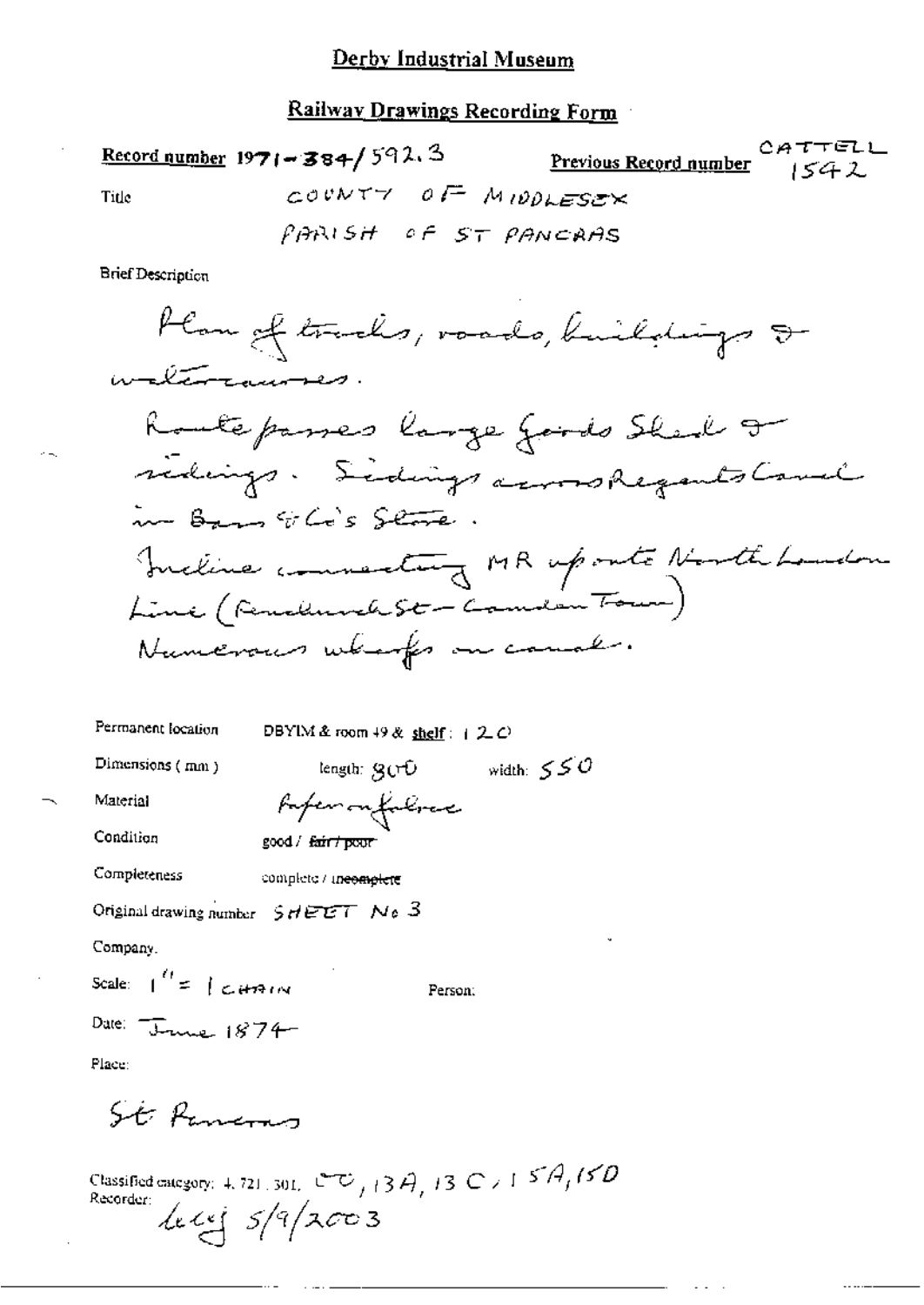Record number  $1971 - 384 / 631.1$ 

Previous Record number

CATTELL

Title

COUNTY OF MIDDLESEX PARISH OF 5T PANCRAS

**Brief Description** 

| Permanent location                                                                                                   | DBYIM & room $+9$ & shelf : $[2]$   |  |
|----------------------------------------------------------------------------------------------------------------------|-------------------------------------|--|
| Dimensions (mm)                                                                                                      | width: $645$<br>length: $92.5$      |  |
| Material                                                                                                             | Hoper                               |  |
| Condition                                                                                                            | good / fair / poor                  |  |
| Completeness                                                                                                         | complete / issecuptete"             |  |
| Original drawing number $SHEET$ M <sup>+</sup> 2                                                                     |                                     |  |
| Company:                                                                                                             |                                     |  |
| Scale: $\binom{n}{k}$ (CHAIN                                                                                         | JF Massen & Sound<br>Person:        |  |
| Date:                                                                                                                | Liltographers<br>Victoria Buildings |  |
| Place:                                                                                                               | Bear Low                            |  |
| St Paverno                                                                                                           | الصهيب                              |  |
| Classified category: 4, 721, 301, $13\beta$ , $14B$ , $15B$ , $15C$ , $15D$ , $13A$ .<br>Recorder:<br>1147 (4/4)2003 |                                     |  |